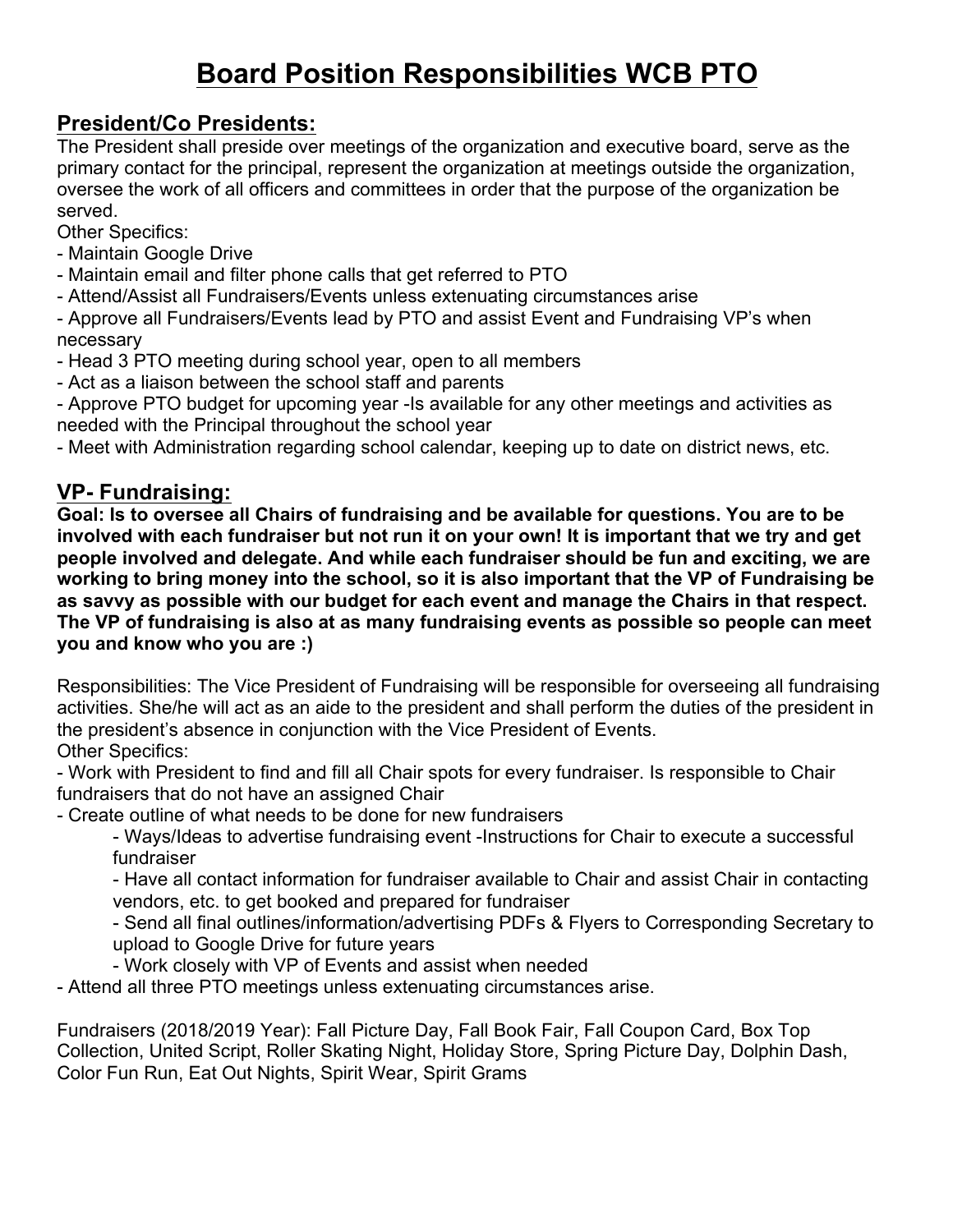# **VP of Events:**

**Goal: Is to oversee all Chairs of events and be available for questions. You are to be involved with each event but not run it on your own! It is important that we try and get people involved and delegate. Events are something we are doing to bring our community together and give our children some fun to look forward to and do not bring much if any money in, so the VP of Events will need to manage the budget and Chairs for each event with this in mind. The VP of Events is also at as many events as possible so people can meet you and know who you are :)** 

Responsibilities: The Vice President of Events will be responsible for overseeing all fundraising activities. She/he will act as an aide to the president and shall perform the duties of the president in the president's absence in conjunction with the Vice President of Fundraising. Other Specifics:

- Work with President to find and fill all Chair spots for every event. Is responsible to Chair events that do not have an assigned Chair.

- Create outline of what needs to be done for new events

- Ways/Ideas to advertise event
- Instructions for Chair to execute a successful event
- Have all contact information for event available to Chair and assist Chair in contacting vendors, etc. to get booked and prepared for event

- Send all final outlines/information/advertising PDFs & Flyers to Corresponding Secretary to upload to Google Drive for future years

- Work closely with VP of Fundraising and assist when needed

- Attend all three PTO meetings unless extenuating circumstances arise

Events (2018/2019 Year): Kind. Playground Mingle, Back to School Night, Back to School Picnic, Kind. Dale Pictures, Barnes & Noble Night, Thanksgiving Food Drive Contest, Family Valentine's Dance, End of Year Carnival

## **Treasurer:**

- Maintain all financial records for the PTO, reconcile on a monthly basis and ensure that our bank accounts remain in good standing

- Ensure that PTO remains in good standing, as a Nonprofit Corporation by filing all required annual reporting to both New Jersey State and the IRS

- Pay all PTO bills and provide reimbursements in a timely manner
- Provide cash boxes for all PTO-sponsored events/fundraisers, as per the needs of the chairs
- Regularly check the Treasurer folder in the PTO mailbox in the main office (this is where bills,

reimbursement requests, bank statements, etc., will arrive)

- Maintain PayPal/Square account for PTO

- Attend all three PTO meetings unless extenuating circumstances arise

# **Corresponding Secretary:**

- Maintaining Google Calendar

- Maintains volunteer sign up database through signup genius. Information for sign up genius comes from Presidents

- Act as point of contact for flyers and copies. Flyers are created by Chairs, then forwarded to President for approval. Corresponding Secretary will then forward to Principal and Superintendent for final approvals before being sent to print.

- Obtain translation for all communications if necessary

- Forward documents to info@trianglecopy.com. When ready, pick up and bring to school for distribution

- Attend all three PTO meetings unless extenuating circumstances arise.